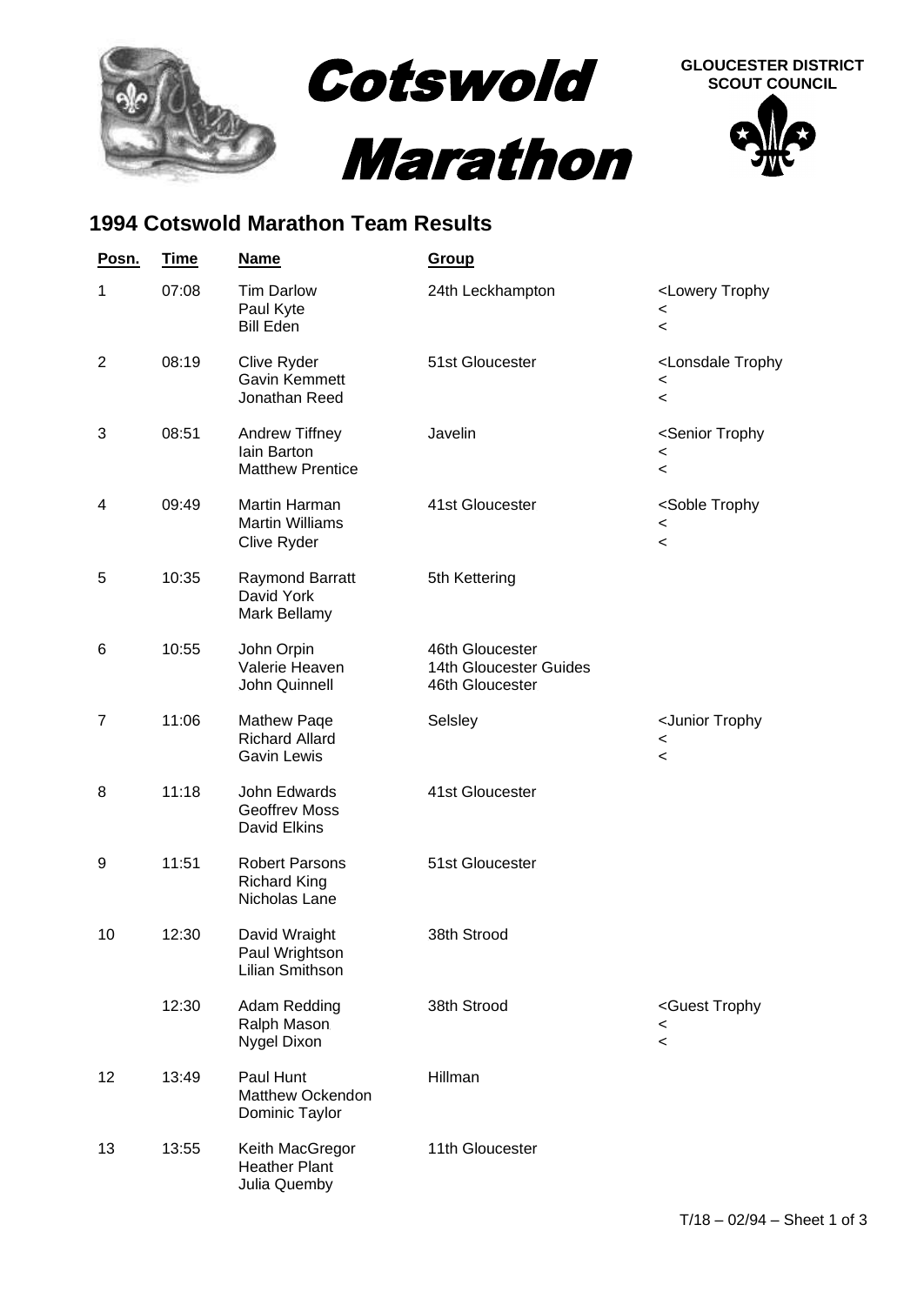| 14 | 13.55 | <b>Christopher Bone</b><br>David Bessant<br>Robert Jeynes         | Worcester Fellowship                         |                                                                                   |
|----|-------|-------------------------------------------------------------------|----------------------------------------------|-----------------------------------------------------------------------------------|
| 15 | 14:02 | John Hopkins<br>Peter Cook<br><b>Matthew Perkins</b>              | 1st Kettering<br>1st Kettering<br>Ise Valley |                                                                                   |
| 16 | 14:04 | Neil Roche<br>Simon Jones<br>Mark Jellyman                        | 31st Gloucester                              | <male novice="" trophy<br=""><math>\,&lt;</math><br/><math>\,&lt;\,</math></male> |
| 17 | 14:26 | Adrian Gardner<br>Simon Pearton-Hindley<br><b>Russell Gardner</b> | <b>Rhymney Valley</b>                        |                                                                                   |
| 18 | 14:35 | John Carwardine<br>Neil Coleman<br><b>Adrian Day</b>              | <b>Black Pear</b>                            |                                                                                   |
| 19 | 14:35 | Peter Sadler<br>Darren Ellis<br>Peter Robinson                    | 1st Squirrels Heath                          |                                                                                   |
| 20 | 14:40 | Simon Robinson<br>Paul Phillips<br>Peter Nevill                   | 1st Squirrels Heath                          |                                                                                   |
| 21 | 14:43 | <b>Steve Kirtland</b><br><b>Philip Roulfe</b><br>Neil Attwood     | 1st Squirrels Heath                          |                                                                                   |
| 22 | 15:34 | David Frodin<br>Gareth Hughes<br><b>Timothy Andrews</b>           | 44th Gloucester                              |                                                                                   |
| 23 | 16:50 | Jason Taylor<br>Jacqueline Andrews<br><b>Vincent Curry</b>        | <b>Avon Valley</b>                           |                                                                                   |
| 24 | 17:54 | Paul Rees<br>Sadie Bourne<br>Andrew Stribble                      | Severn Valley                                |                                                                                   |